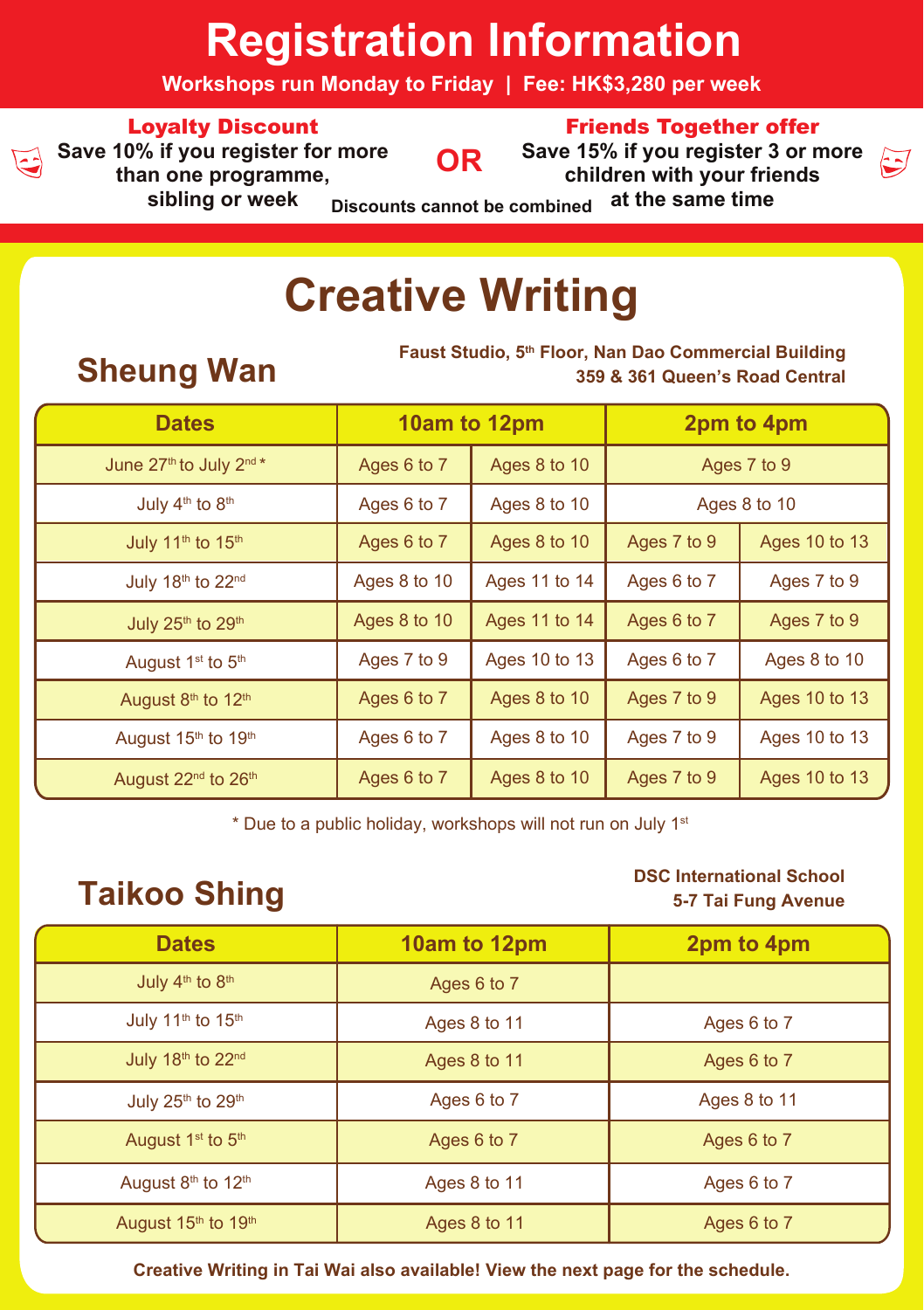

# **Creative Writing**

## **Tai Wai Island School Tai Wai Sun Chui Estate**

| <b>Dates</b>                                | 10am to 12pm | 2pm to 4pm   |
|---------------------------------------------|--------------|--------------|
| July 25th to 29th                           | Ages 8 to 11 | Ages 6 to 7  |
| August 1 <sup>st</sup> to 5 <sup>th</sup>   | Ages 6 to 7  | Ages 8 to 11 |
| August 8th to 12th                          | Ages 8 to 11 | Ages 6 to 7  |
| August 15 <sup>th</sup> to 19 <sup>th</sup> | Ages 6 to 7  | Ages 8 to 11 |

# **Summer Theatre**

## **Faust Studio, 5<sup>th</sup> Floor, Nan Dao Commercial Building <b>Sheung Wan Sheung Man** 359 & 361 Queen's Road Central **359 & 361 Queen's Road Central**

| <b>Dates</b>                                | 10am to 12.30pm |                                        |                                                              | 2pm to 4.30pm |                                                                                      |  |              | 4.30pm to 6pm /<br>5pm to 7.30pm                                     |                                 |  |             |  |  |
|---------------------------------------------|-----------------|----------------------------------------|--------------------------------------------------------------|---------------|--------------------------------------------------------------------------------------|--|--------------|----------------------------------------------------------------------|---------------------------------|--|-------------|--|--|
| June $27th$ to July $2nd*$                  |                 | Ages 4 to 5 Ages 6 to 8                | Ages 8 to 11                                                 |               |                                                                                      |  |              |                                                                      | Ages 4 to 5                     |  | Ages 6 to 8 |  |  |
| July 4 <sup>th</sup> to 8 <sup>th</sup>     |                 | Ages 3 to 4 $\vert$ Ages 4 to 5        | Ages 6 to 8                                                  | Ages 4 to 5   |                                                                                      |  | Ages 6 to 8  | Ages 8 to 12**<br>(4.30 <sub>pm</sub> to 6 <sub>pm</sub> )           |                                 |  |             |  |  |
| July 11 <sup>th</sup> to 15 <sup>th</sup>   |                 |                                        |                                                              |               | Ages 4 to 5   Ages 6 to 8   Ages 8 to 11   Ages 4 to 5   Ages 6 to 8   Ages 11 to 15 |  |              | Ages $6$ to $9^{**}$<br>(4.30 <sub>pm</sub> to 6 <sub>pm</sub> )     |                                 |  |             |  |  |
| July 18th to 22nd                           |                 |                                        | Ages 4 to 5 Ages 6 to 8 Ages 8 to 11 Ages 3 to 4 Ages 4 to 5 |               |                                                                                      |  | Ages 6 to 8  | Ages 8 to 12**<br>(4.30pm to 6pm)                                    |                                 |  |             |  |  |
| July 25th to 29th                           |                 | Ages 3 to 4 $\overline{)}$ Ages 4 to 5 |                                                              |               | Ages 6 to 8   Ages 4 to 5   Ages 6 to 7   Ages 8 to 11                               |  |              | Ages 6 to 9**<br>(4.30 <sub>pm</sub> to 6 <sub>pm</sub> )            |                                 |  |             |  |  |
| August 1 <sup>st</sup> to 5 <sup>th</sup>   | Ages 4 to $5$   |                                        | Ages 6 to 8 Ages 8 to 11 Ages 3 to 4 Ages 6 to 7             |               |                                                                                      |  | Ages 8 to 11 | Ages 7 to 10** Ages 11 to 15<br>(4.30pm to 6pm)                      | (5pm to 7.30pm)                 |  |             |  |  |
| August 8th to 12th                          |                 |                                        |                                                              |               | Ages 4 to 5 Ages 6 to 8 Ages 8 to 11 Ages 4 to 5 Ages 6 to 8 Ages 11 to 15           |  |              | Ages 6 to 8**<br>$(4.30 \text{pm to 6pm})$ $(4.30 \text{pm to 6pm})$ | Aqes 9 to 12                    |  |             |  |  |
| August 15 <sup>th</sup> to 19 <sup>th</sup> |                 |                                        |                                                              |               | Ages 3 to 4   Ages 5 to 7   Ages 8 to 11   Ages 4 to 5   Ages 6 to 7                 |  | Ages 8 to 11 | Ages 6 to 8**<br>(4.30pm to 6pm)                                     | Ages 9 to 12<br>(4.30pm to 6pm) |  |             |  |  |
| August 22 <sup>nd</sup> to 26 <sup>th</sup> | Ages $3$ to $4$ | Ages 4 to 5                            | Ages 6 to 8                                                  | Ages 4 to 5   | Ages 6 to 7                                                                          |  | Ages 8 to 11 | Ages 7 to 10**<br>$(4.30 \text{pm to 6pm})$ (5pm to 7.30pm)          | $\sqrt{$ Ages 11 to 15          |  |             |  |  |

\* Due to a public holiday, workshops will not run on July 1st

\*\* The fee for our 4.30pm to 6pm programme is \$2,380 per week

**Summer Theatre also available in Taikoo Shing, Ho Man Tin, Tai Wai and Tseung Kwan O! View the next two pages for the full schedule.**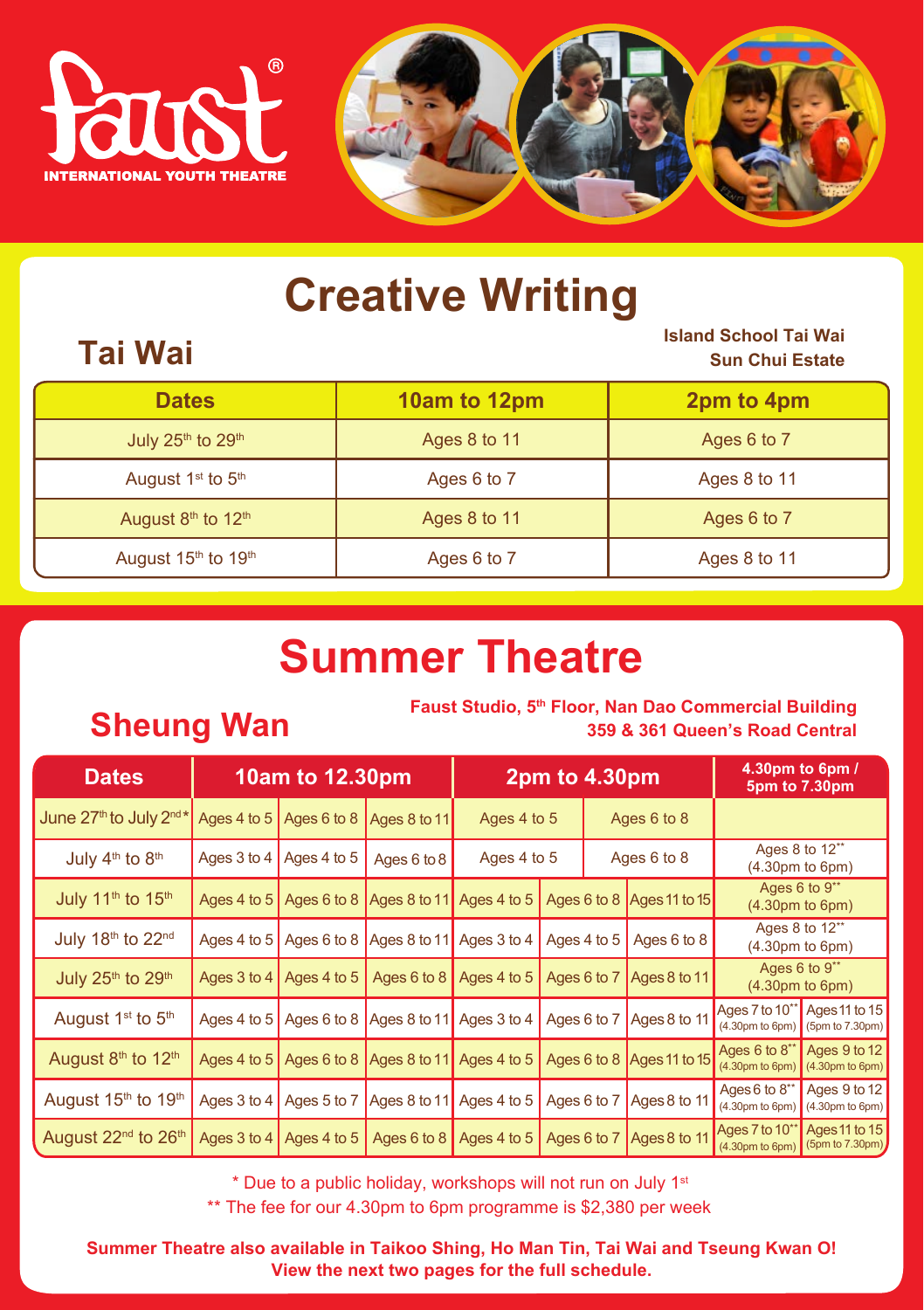



# **Summer Theatre**

## **Taikoo Shing**

## **DSC International School 5-7 Tai Fung Avenue**

| <b>Dates</b>                              |                            | 10am to 12.30pm |              | 2pm to 4.30pm |
|-------------------------------------------|----------------------------|-----------------|--------------|---------------|
| July 4 <sup>th</sup> to 8 <sup>th</sup>   | Ages 3 to 4<br>Ages 4 to 5 |                 | Ages 4 to 5  | Ages 6 to 7   |
| July 11 <sup>th</sup> to 15 <sup>th</sup> | Ages 4 to 5                | Ages 6 to 8     | Ages 5 to 7  | Ages 8 to 11  |
| July 18th to 22nd                         | Ages 3 to 4                | Ages 6 to 8     | Ages 5 to 7  | Ages 8 to 11  |
| July 25th to 29th                         | Ages 4 to 5                | Ages 8 to 11    | Ages 3 to 4  | Ages 6 to 8   |
| August 1 <sup>st</sup> to 5 <sup>th</sup> | Ages 4 to 5                | Ages 6 to 8     | Ages 8 to 11 | Ages 11 to 16 |
| August 8th to 12th                        | Ages 4 to 5                | Ages 6 to 8     | Ages 3 to 4  | Ages 8 to 11  |
| August 15th to 19th                       | Ages 3 to 4                | Ages 6 to 8     | Ages 4 to 5  | Ages 8 to 11  |

### **Tai Wai Island School Tai Wai Sun Chui Estate**

| <b>Dates</b>                              |             | 10am to 12.30pm |             | 2pm to 4.30pm |
|-------------------------------------------|-------------|-----------------|-------------|---------------|
| July 25th to 29th                         | Ages 3 to 4 | Ages 5 to 7     | Ages 4 to 5 | Ages 8 to 12  |
| August 1 <sup>st</sup> to 5 <sup>th</sup> | Ages 4 to 5 | Ages 8 to 12    | Ages 4 to 5 | Ages 6 to 8   |
| August 8th to 12th                        | Ages 4 to 5 | Ages 6 to 8     | Ages 4 to 5 | Ages 8 to 12  |
| August $15th$ to $19th$                   | Ages 4 to 5 | Ages 8 to 12    | Ages 4 to 5 | Ages 6 to 8   |

## **Ho Man Tin King George V School 2 Tin Kwong Road**

| <b>Dates</b>                              | 10am to 12.30pm |             |              |  |  |
|-------------------------------------------|-----------------|-------------|--------------|--|--|
| July 4 <sup>th</sup> to 8 <sup>th</sup>   | Ages 4 to 5     | Ages 6 to 8 | Ages 8 to 12 |  |  |
| July 18th to 22nd                         | Ages 4 to 5     | Ages 6 to 8 | Ages 8 to 12 |  |  |
| August 1 <sup>st</sup> to 5 <sup>th</sup> | Ages 3 to 4     | Ages 5 to 7 | Ages 8 to 12 |  |  |
| August 8th to 12th                        | Ages 3 to 4     | Ages 5 to 7 | Ages 8 to 12 |  |  |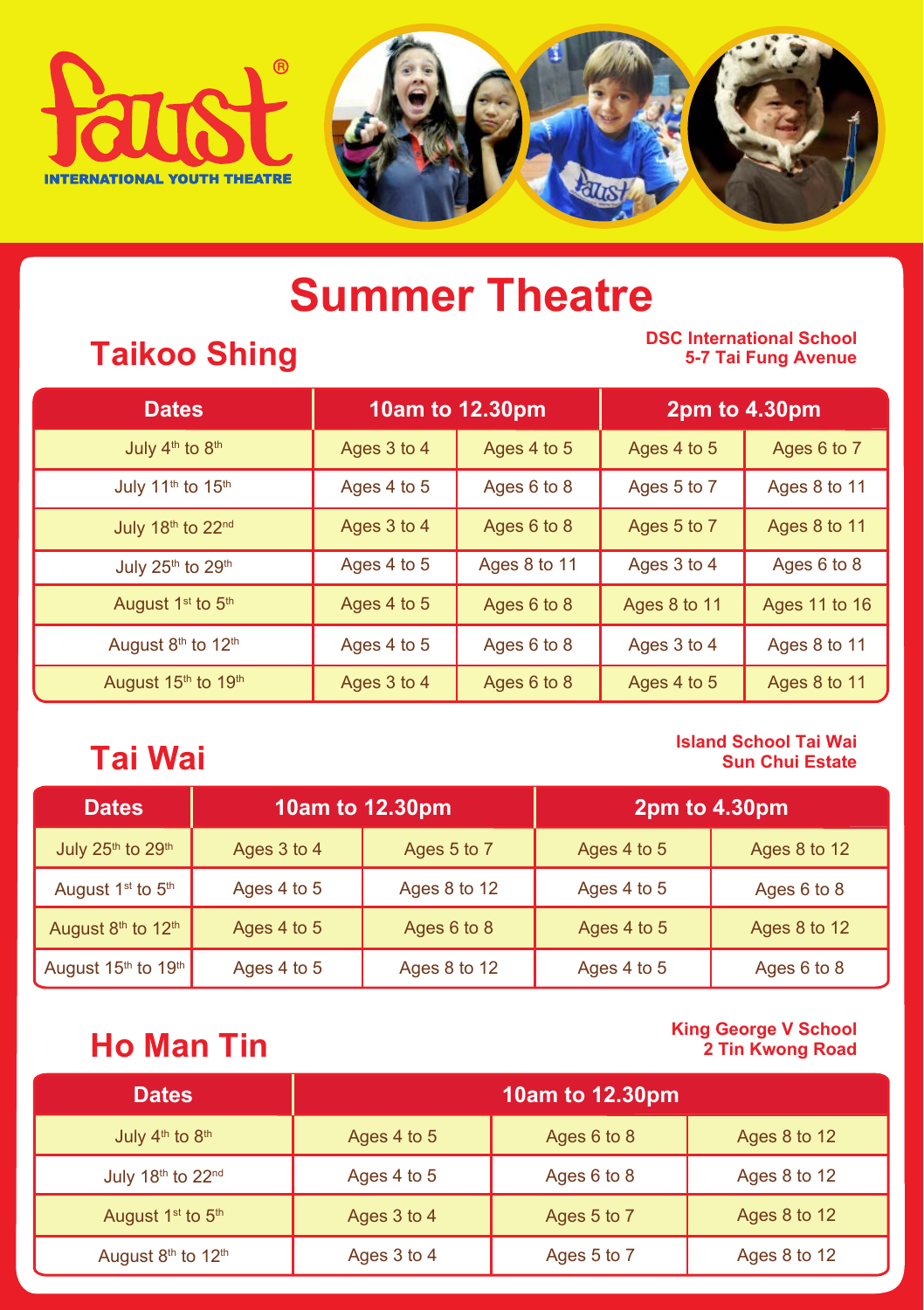

# **Summer Theatre**

**Tseung Kwan O Invictus School Invictus School Invictus School Invictus School G27 Monterey Place, 23 Tong Chun Street**

| <b>Dates</b>                              | 10am to 12.30pm |             |              |  |  |
|-------------------------------------------|-----------------|-------------|--------------|--|--|
| July 25 <sup>th</sup> to 29 <sup>th</sup> | Ages 3 to 4     | Ages 5 to 6 | Ages 7 to 10 |  |  |
| August 8th to 12th                        | Ages 3 to 4     | Ages 5 to 6 | Ages 7 to 10 |  |  |
| August 15th to 19th                       | Ages 4 to 5     | Ages 6 to 8 | Ages 8 to 12 |  |  |

# **Musical Theatre**

**Faust Studio, 5th Floor, Nan Dao Commercial Building Sheung Wan Faust Studio, 5th Floor, Nan Dao Commercial Building 359 & 361 Queen's Road Central**

| <b>Dates</b>                                | 10am to 12.30pm | 2pm to 4.30pm | 5pm to 7.30pm |
|---------------------------------------------|-----------------|---------------|---------------|
| July 4 <sup>th</sup> to 8 <sup>th</sup>     | Ages 8 to 12    | Ages 8 to 12  |               |
| July 11 <sup>th</sup> to 15 <sup>th</sup>   |                 | Ages 8 to 12  | Ages 11 to 15 |
| July 18th to 22nd                           |                 | Ages 11 to 15 | Ages 8 to 12  |
| July 25 <sup>th</sup> to 29 <sup>th</sup>   | Ages 8 to 12    | Ages 8 to 12  |               |
| August 1 <sup>st</sup> to 5 <sup>th</sup>   |                 | Ages 8 to 12  | Ages 11 to 15 |
| August 8th to 12th                          | Ages 8 to 12    | Ages 11 to 15 |               |
| August 15 <sup>th</sup> to 19 <sup>th</sup> |                 | Ages 8 to 12  | Ages 10 to 13 |
| August 22 <sup>nd</sup> to 26 <sup>th</sup> |                 | Ages 8 to 12  |               |



**'Faust is uniquely placed to give children of HK the opportunity to become more confident'**

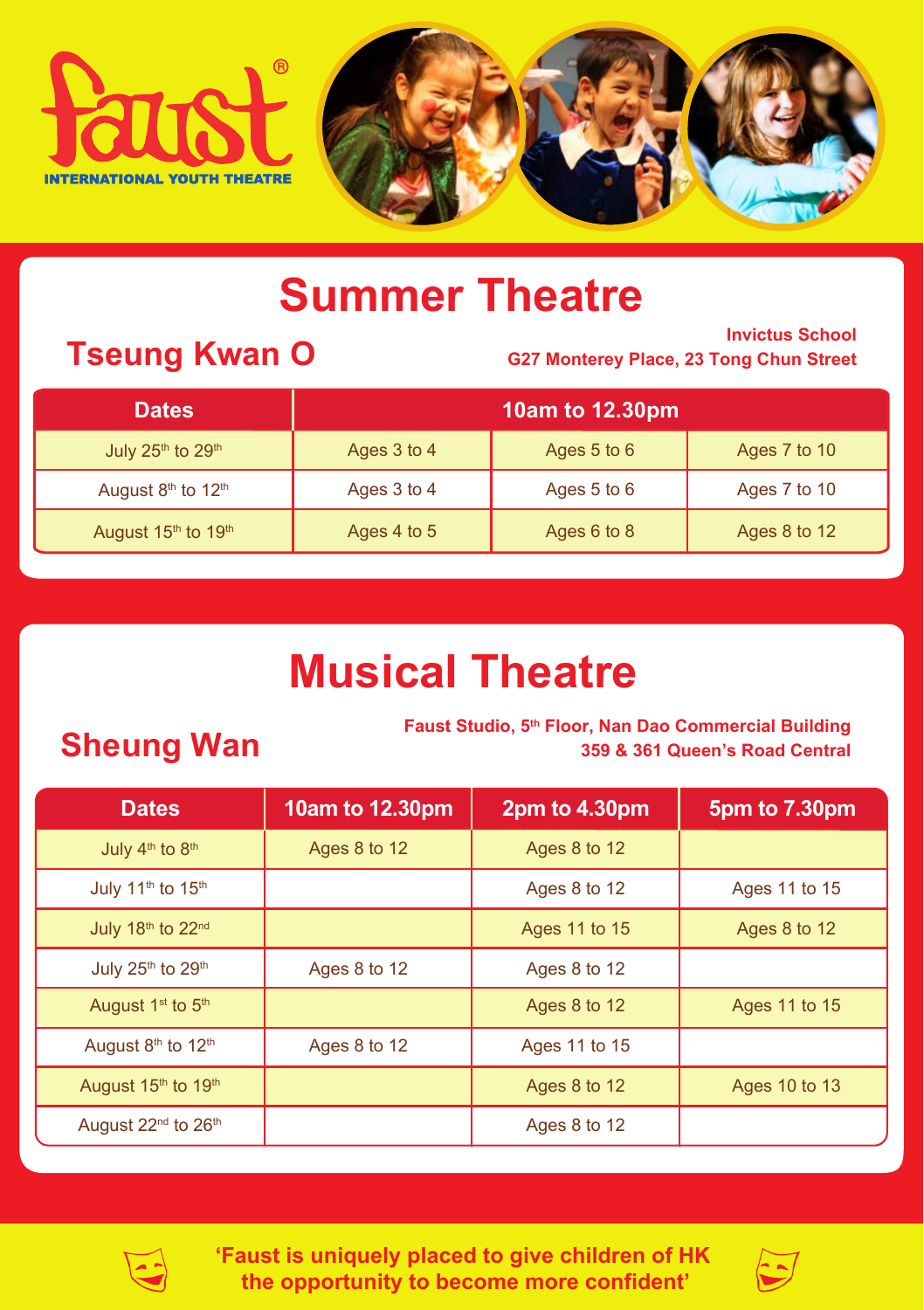



# **Special Saturday Workshops**

**Sheung Wan** Faust Studio, 5<sup>th</sup> Floor, Nan Dao Commercial Building<br>359 & 361 Queen's Road Central, Sheung Wan **359 & 361 Queen's Road Central, Sheung Wan**

| <b>Dates</b>                         | 10am to 12.30pm                                                                                                                                | 10am to 12.30pm                                                         | 2pm to 4.30pm                                                                   | 2pm to 4.30pm                                                          |
|--------------------------------------|------------------------------------------------------------------------------------------------------------------------------------------------|-------------------------------------------------------------------------|---------------------------------------------------------------------------------|------------------------------------------------------------------------|
| Saturday<br>July 9th                 | Ages 5 to 7<br><b>Summer Storytime!</b><br>A Journey Through the Deep Dark Wood<br>The Gruffalo, The Gruffalo's Child                          | Ages 8 to 12<br><b>Stage Fighting</b>                                   | Ages 6 to 8<br><b>Comic Illustration</b>                                        | Ages 11 to 15<br><b>Stage Fighting</b>                                 |
| Saturday<br>July 16th                | Ages 5 to 7<br><b>Summer Storytime!</b><br><b>Wild Space</b><br>The First Hippo on the Moon,<br>Adventures<br><b>Marshmallows for Martians</b> | Ages 8 to 12<br><b>Improv &amp; Comedy</b>                              | Ages 7 to 9<br><b>Creative Writing</b>                                          | Ages 8 to 12<br><b>Musical Theatre</b><br><b>Spotlight on Singing</b>  |
| Saturday<br>July 23rd                | Ages 5 to 7<br><b>Summer Storytime!</b><br><b>Creatures and Critters</b><br>Monstersaurus, Super Worm                                          | Ages 8 to 12<br><b>Musical Theatre</b><br><b>Spotlight on Singing</b>   | Ages 6 to 8<br><b>Puppetry Workshop</b>                                         | Ages 11 to 15<br><b>Musical Theatre</b><br><b>Spotlight on Singing</b> |
| Saturday<br>July 30th                | Ages 5 to 7<br><b>Summer Storytime!</b><br>Tales from Under the Sea<br><b>Tiddler, Snail and the Whale</b>                                     | Ages 7 to 9<br><b>Comic Illustration</b>                                | Ages 8 to 12<br><b>Improv &amp; Comedy</b>                                      | Ages 11 to 15<br><b>Stage Fighting</b>                                 |
| Saturday<br>August 6th               | Ages 5 to 7<br><b>Summer Storytime!</b><br><b>Giant Tales</b><br>The Smartest Giant in Town, The Giant of Jum                                  | Ages 7 to 9<br><b>Creative Writing</b>                                  | Ages 4 to 5<br><b>Interview Skills</b><br><b>Preparation</b>                    | Ages 8 to 12<br><b>Musical Theatre</b><br><b>Spotlight on Singing</b>  |
| Saturday<br>August 13th              | Ages 5 to 7<br><b>Summer Storytime!</b><br>Mr. Men & Little Miss<br>Mr. Happy, Little Miss Sunshine                                            |                                                                         | Ages 11 to 16<br><b>Acting for Film</b><br>(Full Day Workshop - 10am to 4.30pm) | Ages 8 to 12<br><b>Stage Fighting</b>                                  |
| Saturday<br>August 20 <sup>tth</sup> | Ages 5 to 7<br><b>Summer Storytime!</b><br><b>Exciting Journeys</b><br>Stick Man, Where the Wild Things Are                                    | Ages 8 to 12<br>Speech &<br><b>Presentation Skills</b>                  | Ages 4 to 5<br><b>Interview Skills</b><br><b>Preparation</b>                    | Ages 11 to 15<br><b>Musical Theatre</b><br><b>Spotlight on Singing</b> |
| Saturday<br>August 27 <sup>th</sup>  | Ages 5 to 7<br><b>Summer Storytime!</b><br>Off To A Great Adventure<br>Alice in Wonderland, Wizard of Oz,                                      | Ages $8$ to 12<br><b>Musical Theatre</b><br><b>Spotlight on Singing</b> | Ages 7 to 9<br><b>Creative Writing</b>                                          | Ages 8 to 12<br>Speech &<br><b>Presentation Skills</b>                 |

## **Fees: Half-Day workshop - HK\$475 | Full-Day workshop - HK\$890**

**Add-on offer: If you have registered for any Summer Programme this year, you can enjoy a** 15% add-on discount **for our Special Saturday Workshops!**